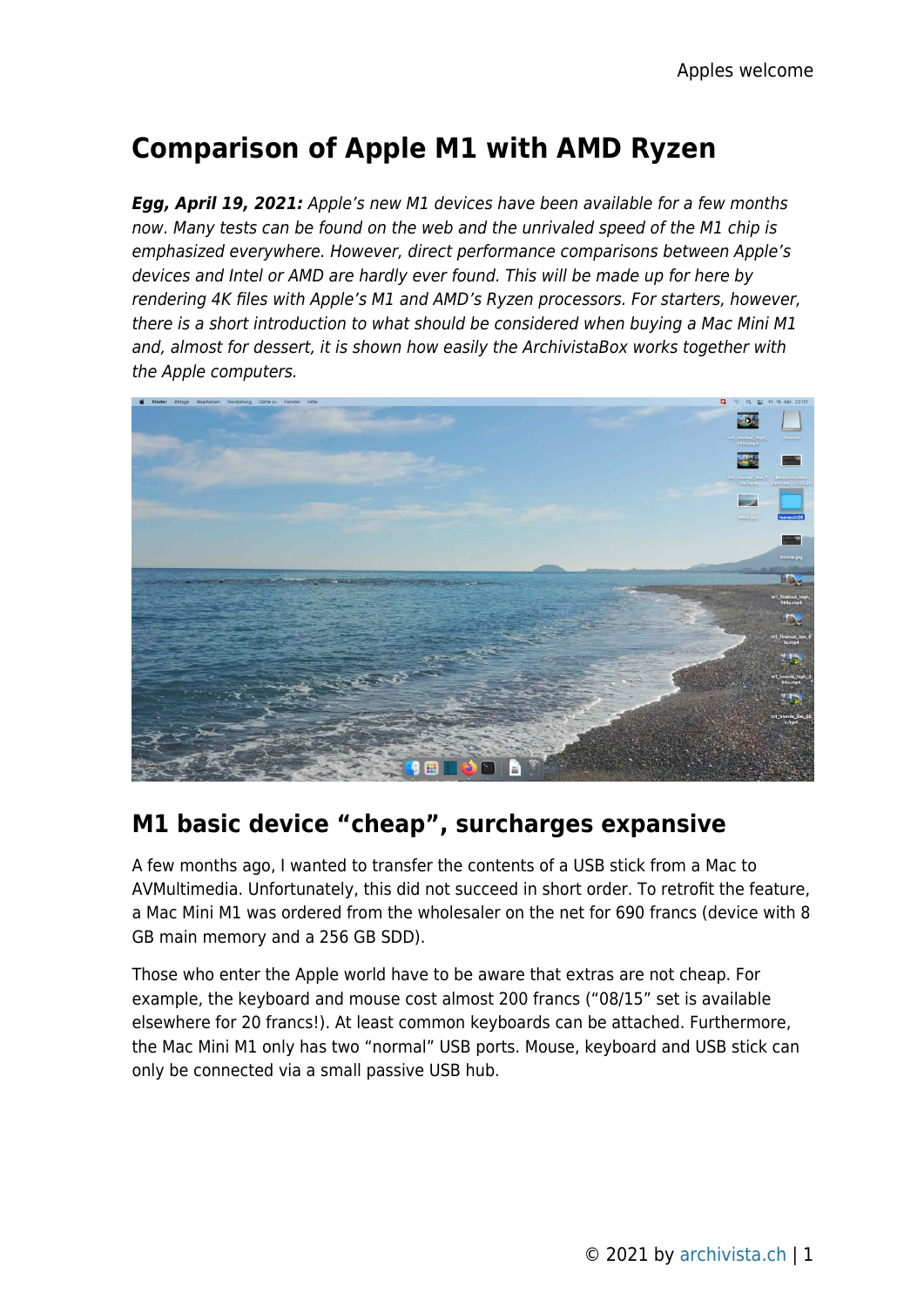

The new M1 devices cannot be expanded. The surcharge from 256 GB to 2 TB is steep, currently 880 francs in the Apple store. For comparison, a good 2 TB hard drive from Samsung does not cost a quarter. At least, in contrast to the iPhones, additional hard drives can be connected to the Mac Mini M1 via USB ports. The M1 currently only comes with 8 or 16 GB of RAM, the latter costing an extra 220 francs. Common 8 GB RAM bars currently cost about 30 to 40 francs. Consequently, expansions at Apple usually cost somewhere around a factor of 3 to 5 more than this is the case with standard hardware.

# **Setting up a data protection gauntlet**

If you don't have a Mac keyboard when you start the Mini M1 for the first time, you won't be able to set it up without stumbling blocks, since you have to enter the Apple ID or a mail address. The @ sign can be retrieved either by activating the English keyboard or via the **Alt key + G** (if known).

If you don't want to send your data to the manufacturer completely, you can click on the corresponding options in many forms to find out in the end that the cloud account will be set up anyway. However, anyone who has ever worked with a Linux computer will quickly find their way around the interface. However, some things are missing for longer work (e.g. multiple desktops, window handling, better terminal).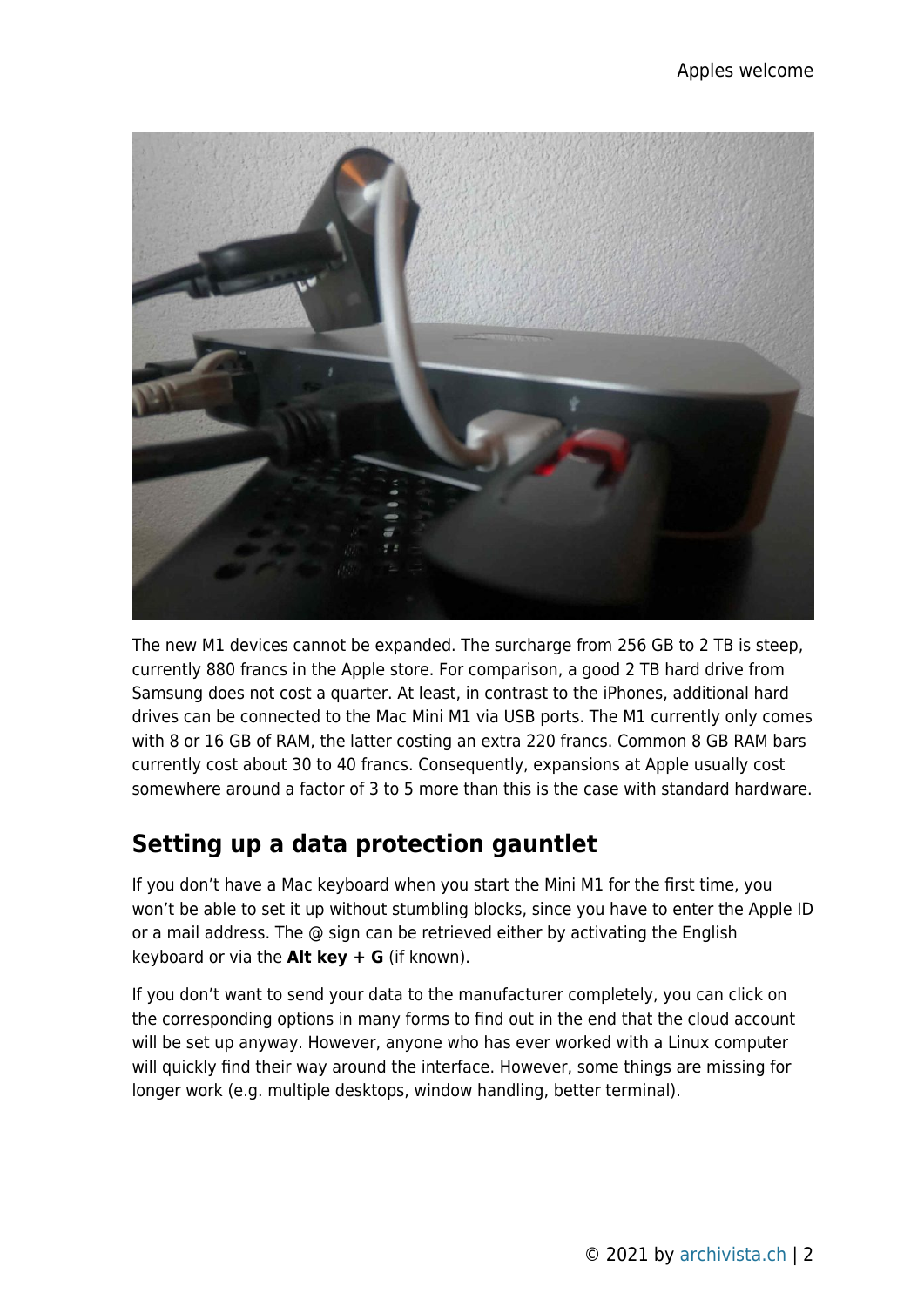## **Installing software comparatively easy**

For the 4K render test, iMovie (free), FinalCutPro (trial version for 90 days, 300 francs afterwards) and Shotcut (free, open source) are to be used. The included iMovie can be started directly, but it only ran smoothly after an update via the AppStore (Apple ID required). Those who want to test FinalCut Pro must obtain it via **[https://www.apple.com/final-cut-pro/trial,](https://www.apple.com/final-cut-pro/trial)** in the AppStore there is only the 'Buy' button. Whether the price of 300 francs is justified, everyone must decide for themselves.

For those who only compile two or three snippets now and then, iMovie should be enough. It is easy to use, and so is the scope. Videos can be created in 4K, but no option could be found to set the number of frames per second. For example, it would not succeed in exporting recordings with 60 frames with 24, 25 or 30 frames.

Installing software via the AppStore is easy, but being tracked is unavoidable. Installing programs from third-party sources via the DNG format is not difficult in itself either. Downloading the file and then starting the installation with a click, but it had to be determined that there are a lot of queries without which the software cannot be installed or started.

## **Render comparison between Ryzen 4800U, 3950X and Apple M1**

Final Cut Pro and iMovie are only available on the Mac. These programs are first compared on the M1 with Shotcut, each with or without using the graphics card. This is because the performance of the processor can be shown in relation to the graphics card and further because the comparison is made without the graphics card for the Ryzen processors.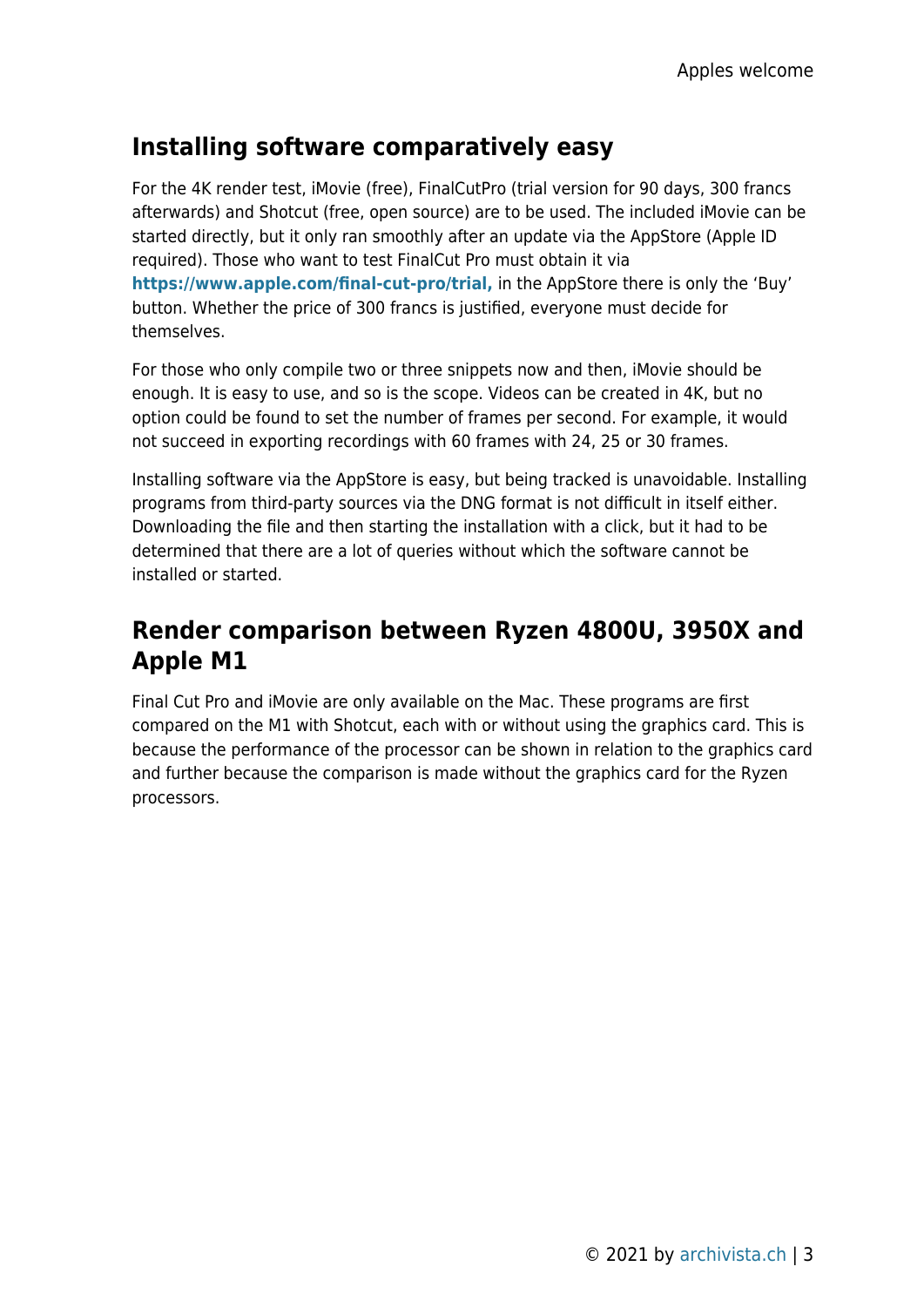# **Compare Creating 4K Video over** 1.5 minutes with Apple M1 & AMD Ryzen



Ultimately, the comparison of Ryzen processors with a graphics card (GPU) would be unfair because up to several thousand francs would/could be invested here. Using a dedicated graphics card requires the installation of proprietary drivers under Linux; there is little left of open source and flexibility. Therefore, a dedicated graphics card was not used. Rendering is done with smaller (LowQuality, approx. 100 MB) and larger end files (HighQuality, approx. 500 MB) respectively.

## **iMovie: Fast and slow at the same time**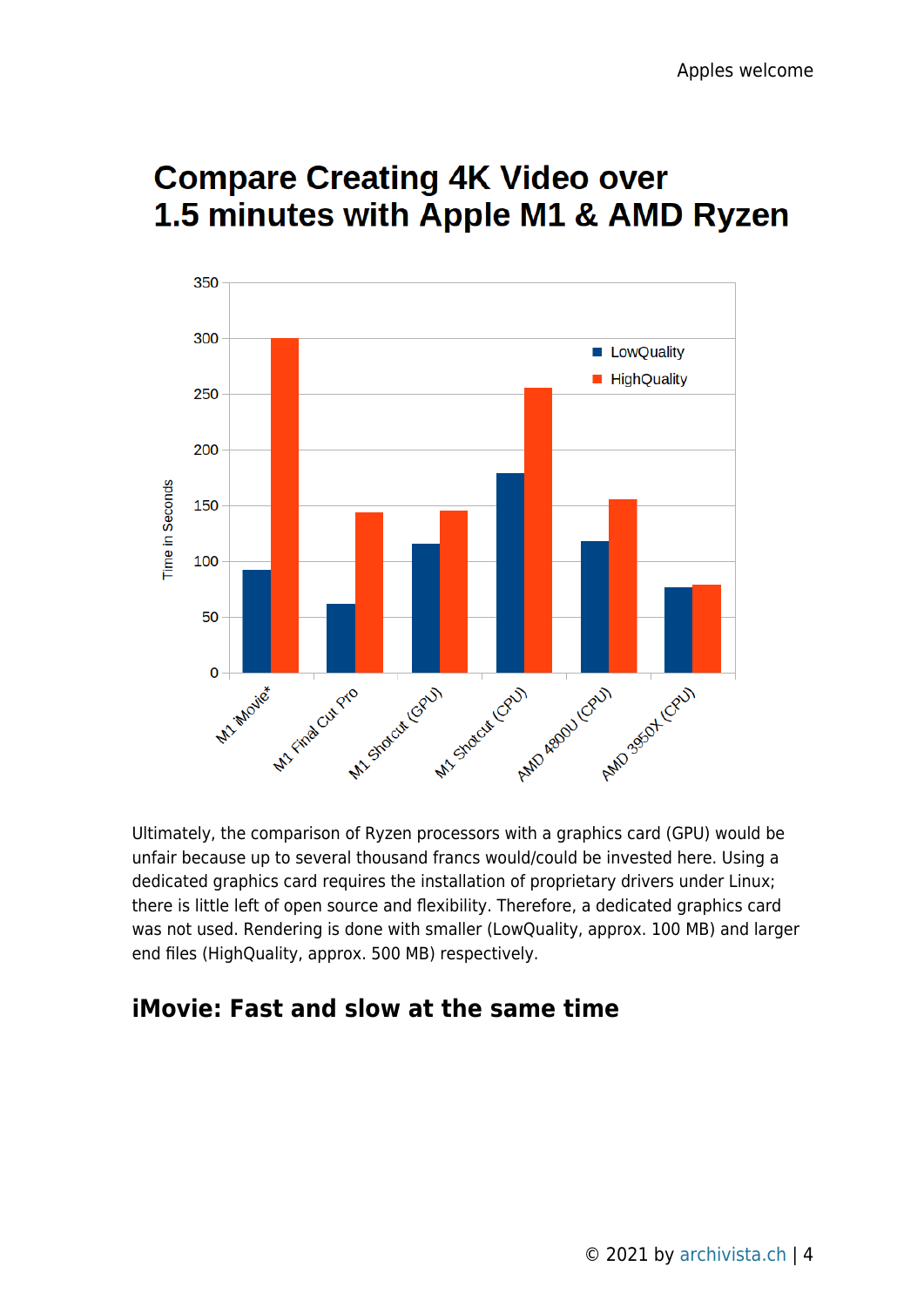

The times of 92 and 300 seconds make you sit up and take notice. On the one hand, the program works comparatively fast at low quality, but unspeakably slow at high quality. Perhaps this is due to the fact that iMovie only managed an export with 60 frames/second, while the target was 30 frames/second and the other candidates consequently only had to create half of the images.

|                                                                                      |                                            |                      |              |               |                                            |                                                                     | 88                       |
|--------------------------------------------------------------------------------------|--------------------------------------------|----------------------|--------------|---------------|--------------------------------------------|---------------------------------------------------------------------|--------------------------|
| 輩<br>æ                                                                               |                                            |                      |              |               | Ohne abgelehnte C B El Q 4K 29.97p, Stereo | Neues Projekt 2                                                     | 38 % v Darstellung v     |
| <b>v 88 Ohne Titel</b><br>> in Intelligente Sammlung<br>$\triangleright$ (3 14.04.21 |                                            |                      |              |               |                                            |                                                                     |                          |
|                                                                                      | Name                                       | <b>Start</b>         | Ende         | Dauer         | Inhalt: Erstelt am                         |                                                                     |                          |
|                                                                                      | *Projekte (4)                              |                      |              |               |                                            |                                                                     |                          |
|                                                                                      | tasnacht                                   | 00:00:00:00          | 00:01:27:58  | 00:01:27:58   | 14.04.2021, 21:02:16                       |                                                                     |                          |
|                                                                                      | Noues Projekt                              | 00:00:00:00          | 00:01:27:29  | 00:01:27:29   | 14.04.2021, 21:15:14                       |                                                                     |                          |
|                                                                                      | Neues Projekt 1                            | 00:00:00:00          | 00:01:27:20  | 00:01:27:20   | 15.04.2021, 20:55:35                       |                                                                     |                          |
|                                                                                      | Si Neues Projekt 2                         | 00:00:00:00          | 00:01:27:29  | 00:01:27:29   | 16.04.2021, 02:26:02                       |                                                                     |                          |
|                                                                                      | ₩21.10.2020 (6)                            |                      |              |               |                                            |                                                                     |                          |
|                                                                                      | $\blacktriangleright$ $\boxminus$ 6X012153 | 16:08:58:49          | 16:09:09:01  | 00:00:10:12   | 21.10.2020, 10:38:58                       |                                                                     |                          |
|                                                                                      | » El contrassa                             | 16:09:27:31          | 16:09:41:00  | 00:00:13:20   | 21 10 2020 10:38:57                        |                                                                     |                          |
|                                                                                      |                                            |                      | 9 Objekte    |               |                                            | $\Box - \Lambda - \Theta -$<br>1:22:13<br>$\blacktriangleright$ 000 |                          |
| 三品品品× ト<br><b>Index</b>                                                              |                                            |                      |              |               |                                            | Neues Projekt 2 v 01/27/29                                          | $\Omega =$<br>a<br>¢     |
| I aniotriobise                                                                       | I contributed in the contractor            | 1111 00003830        | I openine of | 1 esterios pa | I form door in the form about the          | I described  <br>I obsession<br>100027000                           | I conner<br>Timing asser |
|                                                                                      |                                            |                      |              |               |                                            |                                                                     | $^{\circ}$               |
|                                                                                      |                                            |                      |              |               |                                            |                                                                     | $\cdot$                  |
| GROSSISA                                                                             | 00010154                                   | GR032166<br>GEDS2167 |              |               |                                            |                                                                     |                          |
|                                                                                      |                                            |                      |              |               |                                            |                                                                     | $-12.$                   |
|                                                                                      |                                            |                      |              |               |                                            |                                                                     | $-20 -$                  |
| н                                                                                    |                                            |                      |              |               |                                            |                                                                     |                          |
|                                                                                      |                                            |                      |              |               |                                            |                                                                     | $-30$                    |
| <b>SERVICES</b>                                                                      |                                            |                      |              |               |                                            |                                                                     | 40 <sup>°</sup>          |
|                                                                                      |                                            |                      |              |               |                                            |                                                                     | -33                      |

# **Final Cut Pro: Fast (with hook) at LowQuality**

The Apple pro took 61 and 144 seconds. It can already be said that Final Cut Pro did the job fastest with the lower quality. However, it must be added that during playback (Test data and results available on request) a juddering can be noticed and the file, unlike the other candidates, is not about 100, but over 500 MB in size.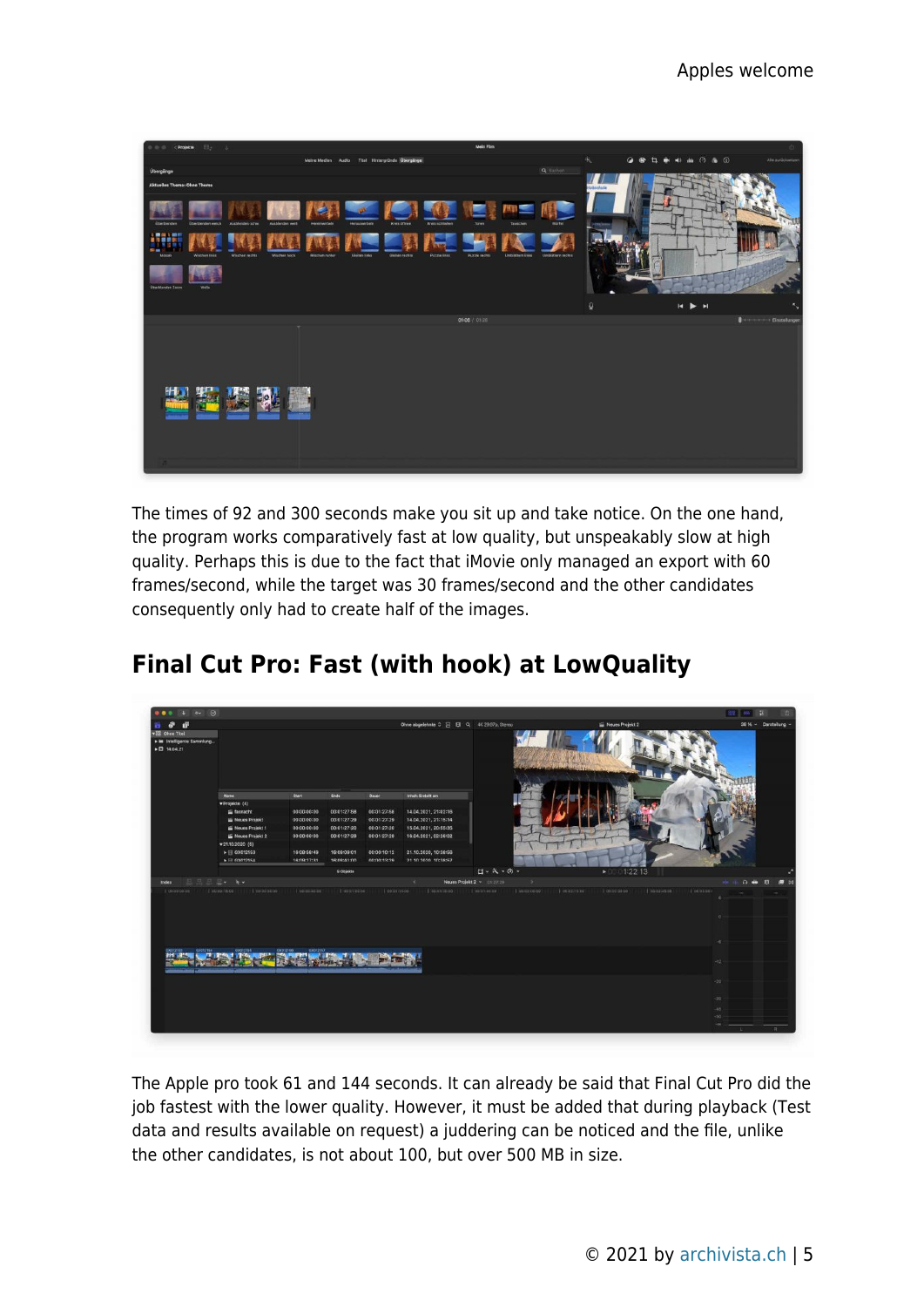Final Cut Pro is even faster, by the way, when exporting in ProRes format. However, since currently almost always the MP4 format (H264) is used, this makes little sense. Ultimately, the export is about getting the definitive result, apart from which the ProRes files created are simply factors too large compared to MP4.



# **Shotcut with and without M1 graphics card**

The comparison of Shotcut with and without the graphics card makes sense in that it can undoubtedly be used to test what share the graphics card of the M1 processor takes in rendering. The values are somewhat surprising, because without the graphics card Shotcut needs 179 seconds even for the low quality file. The 255 seconds at high quality are only topped by iMovie. At least these numbers are suitable for comparison with the Ryzen CPUs, since no graphics card was used there.

Using the graphics card, 115 and 145 seconds could be measured in Shotcut with the M1. Surprisingly, no difference to Final Cut Pro could be measured at the higher quality (145 to 144), but at the low quality Shotcut works almost half as slow as Final Cut Pro (115 to 61), but this seems to be at the expense of the quality as described above. The use of Shotcut on the M1 currently fails for a completely different reason: the preview scaling is not really fast yet. Both iMovie and Final Cut Pro have no weaknesses (as expected, because they come from Apple itself).

## **Shotcut with power on the mobile Ryzen 4800U**

The Ryzen 4800U comprises 8 cores and 16 threads. In the benchmark comparison (see https://www.cpubenchmark.net), the 4800U yields a score of 17'747, while the M1 is at 14'872. In other words, the Ryzen 4800U is already about 20 percent faster than the M1. This results in Shotcut being able to keep up with the M1 on the Ryzen 4800U even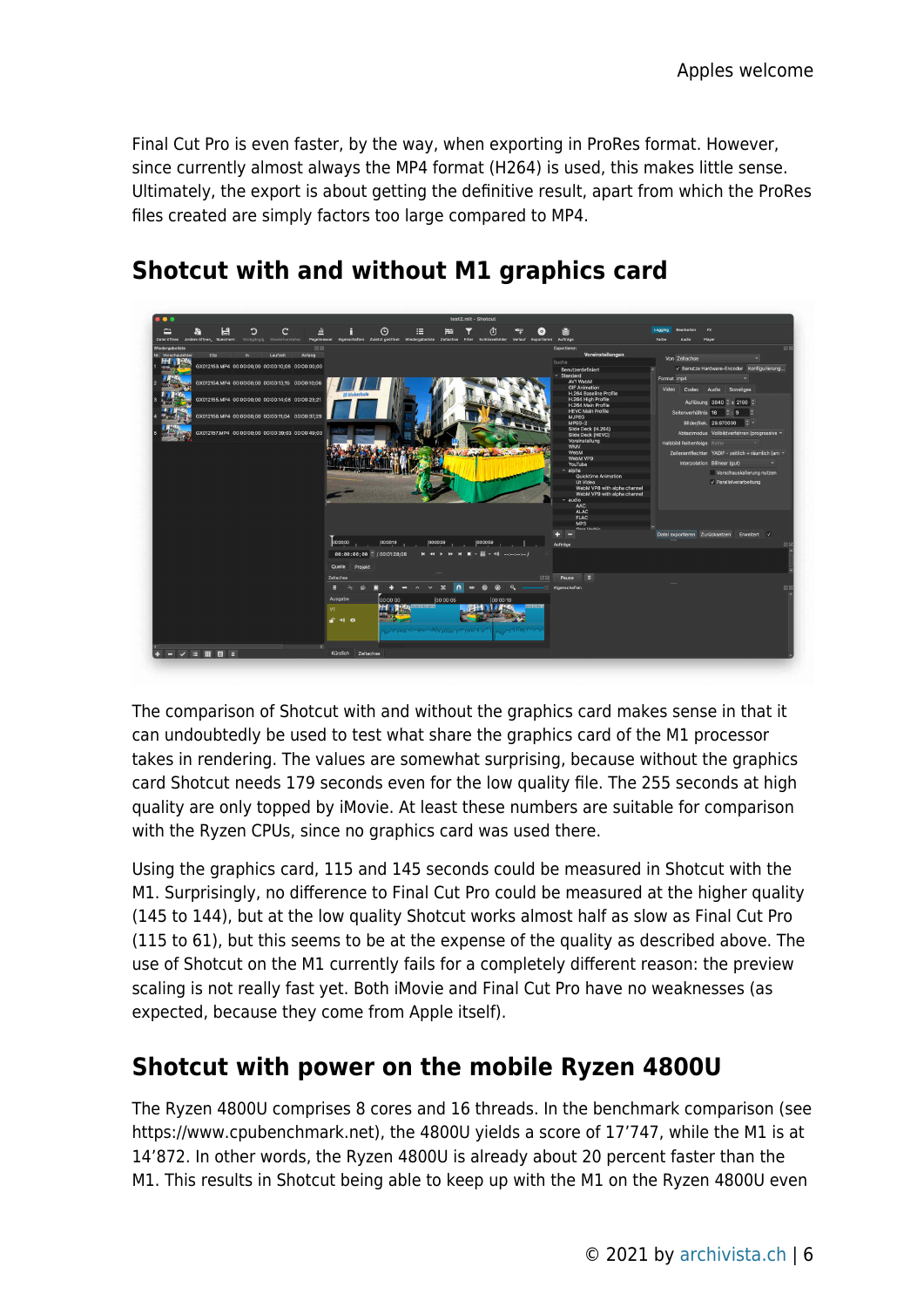when (as is the case here) the graphics card is not used. If the M1 is rendered without the graphics card, the M1 is about 40% behind the Ryzen 4800U in terms of CPU.

It has to be added that AMD's fastest mobile CPU, the Ryzen 5800HS, currently already achieves 22,040 points, so the difference will be even higher when using a 5800HS. However, this increased AMD performance has its price in power consumption. The Mac Mini consumes 11 watts in idle, the Lenovo notebook (with screen!) also about 11 watts, and it is 6 watts when the lid is closed (without sleep mode). Under full load, on the other hand, the Ryzen 4800U needs a whopping 60 watts, the M1 needs only about 31 watts.

#### **Ryzen 3950X with 16 cores and 32 threads unbeaten**

Of course, the duel of a CPU that comprises 16 cores or 32 threads with an 8 core isn't quite fair, the M1 can't keep up in comparison to AMD's 3950X. Raster times of 76 seconds at low and 79 seconds at high quality incidentally show that the Ryzen 3950X is no longer fully utilized when rastering with Shotcut. This is ultimately due to the fact that ffmpeg is probably not yet optimized enough for the Ryzen 3950X to develop its full power.

The difference to the much cheaper 3900X is a few seconds, the time gain to the four times more expensive Ryzen 3990 (64 CPU cores or 128 threads) also only a few seconds. The rendering time of AMD's flagship can probably be reduced to a third to a quarter by rasterizing single chunks in parallel, but this requires corresponding scripts. In corresponding tests, 1 minute of 4K could be rendered in about 10 to 15 seconds.

## **Conclusion: Competition stimulates business**

Currently, the M1 does not pose a serious threat to AMD in terms of performance, but it does to Intel. Nevertheless, the performance of the M1 is impressive. Being able to create 4K videos relatively smoothly with 30 watts is not nothing. If you like the Apple ecosystem, you have to decide for yourself. If you appreciate the advantages of open source, you will find much more performance for the same price with a modern Linux desktop (e.g. AVMultimedia). For those who have been using Apple for years, the M1 should be a good choice.

It remains to be seen if/when Apple can pack the M1 technology with significantly more performance. The M1X that is being passed around is said to include an additional four cores. Thus, it will by no means be able to knock the Ryzen models off their pedestals. However, if Apple managed to pack 16 or more CPU cores on one chip, it would be exciting. AMD/Intel would probably be forced to lower the prices. Competition is known to stimulate business. The years of high prices for processors should be off the table for a long time, the Intel monopoly is definitely gone.

A possible battle between AMD and Apple is not a disadvantage, neither for those who absolutely want an Apple device, nor for those who definitely do not want a "closed"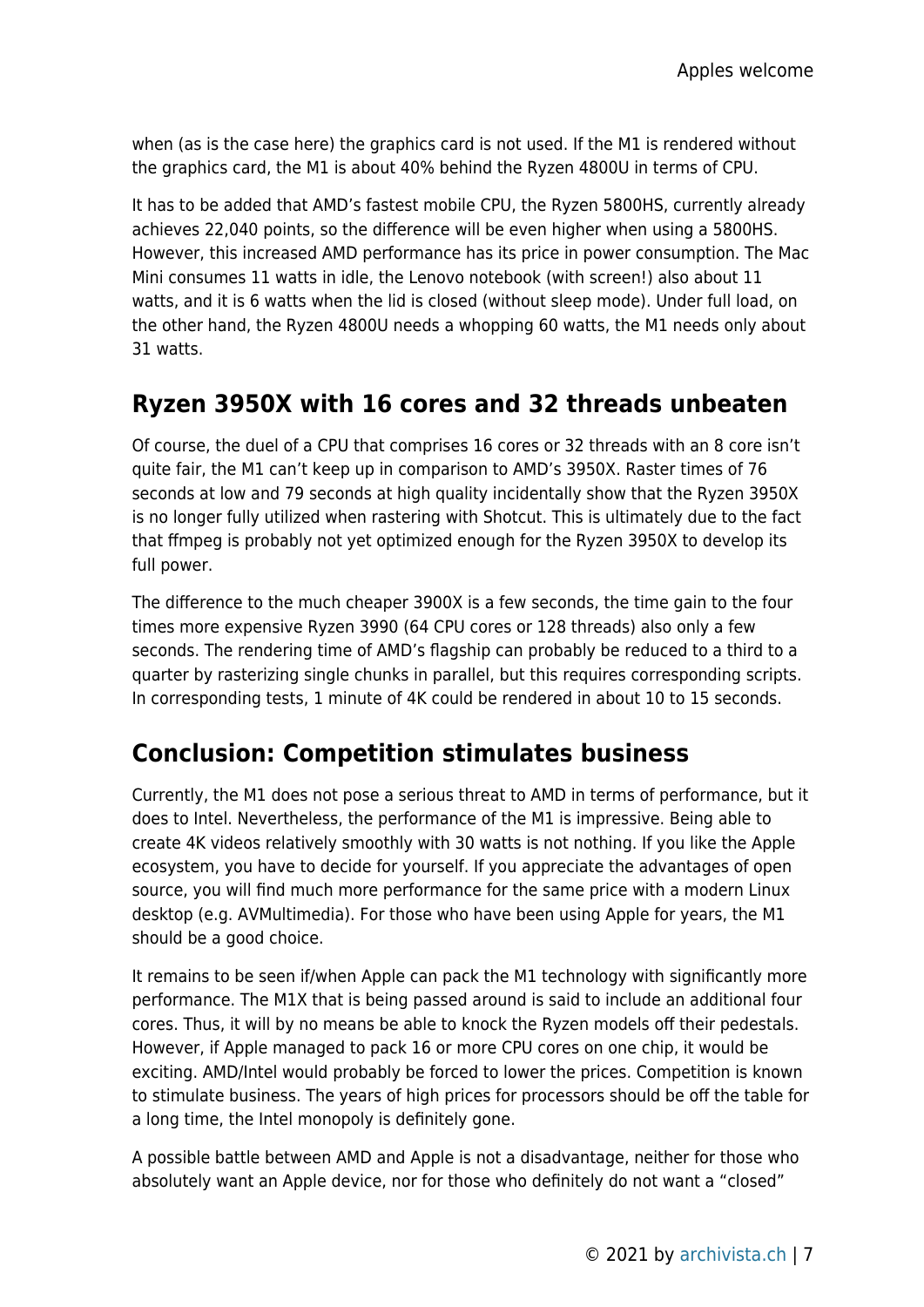Apple system. All benefit from the fact that there are currently three providers (Intel is only on the verge, not out of the window!). This keeps the market alive and creates great new products.



## **Apple M1 and the ArchivistaBox**

By way of introduction, the ArchivistaBox is not linked to any operating system. As all central services run web-based, it is possible to work with the ArchivistaBox in any environment. And despite this, there are some improvements in the new version 2021/IV. For example, the ArchivistaBox is now able to read and write to Apple data carriers (HFS/HFS+).

This makes it easier to copy larger video files in particular to and from the ArchivistaBox. GParted can also be used to format data media for the Mac. In the opposite case, it may be that the data media can only be read, unless the HFS journal is deactivated. To do this, enter the following in the terminal on the Mac: **sudo diskutil disableJournal /Volumes/Name** (for Name, enter the volume name displayed on the desktop).

If it is a question of printing directly to the ArchivistaBox from a Mac, this has of course always been possible, but there were no corresponding instructions for the Mac. With ArchivistaBox 2021/IV you can find these at **<https://archivista.ch/e2/help>** and there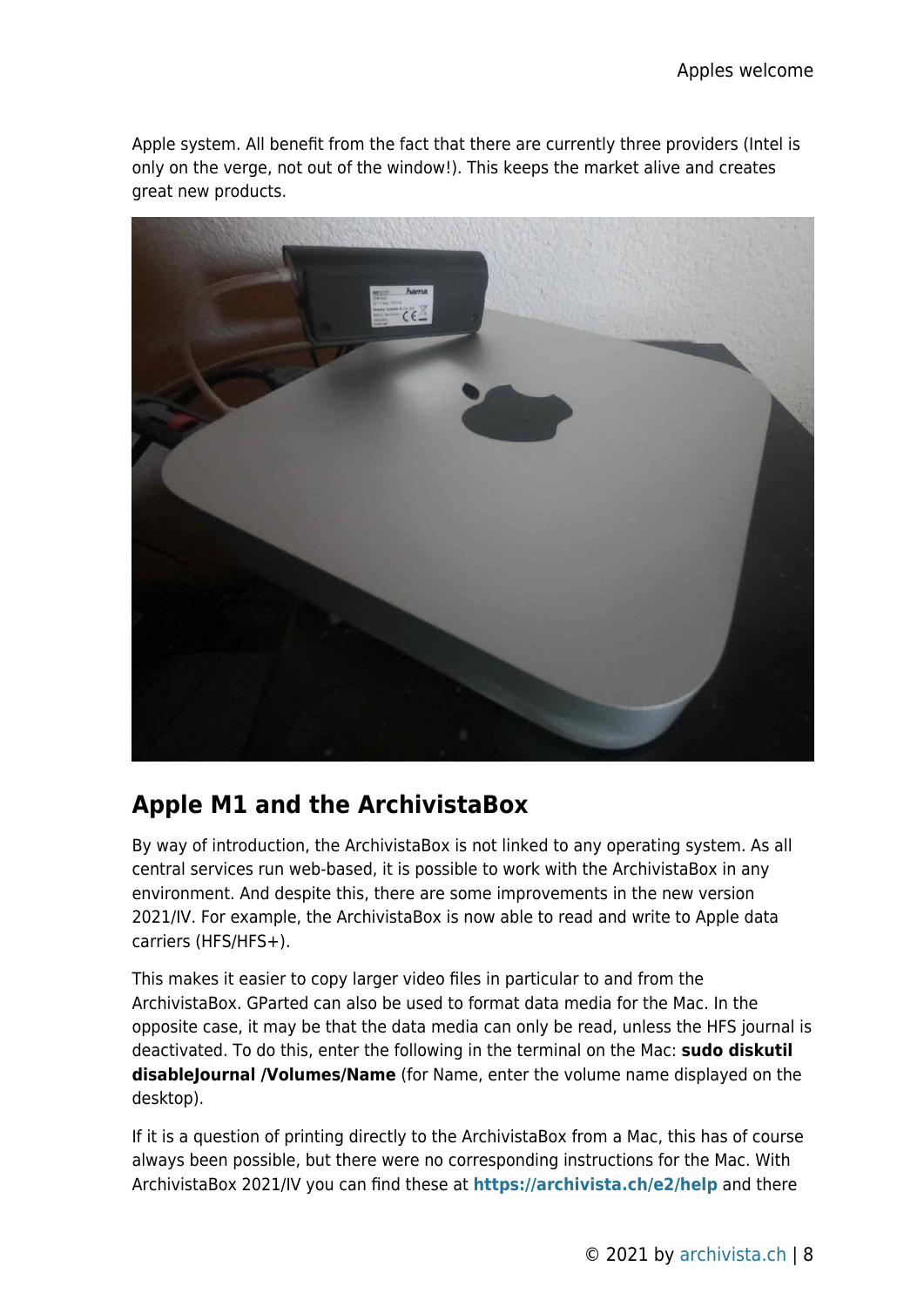#### enter **'cups'** and **'macos'.**

Finally, it should be mentioned that those who get involved in the new M1 world have to be aware that programs that require an Intel processor "only" run via the Rosetta emulation. This usually works well, but not always. With OBS (program for recording screen sessions), for example, I could not create decent results.



Therefore, it was not possible to create a video for the Mac Mini M1 with OBS. After all, the M1 is an ARM CPU, so there is simply no native virtualization for Intel/AMD available on the M1. According to feedback on this post, CrossOver should run quite well with Windows games. In my test with Parallels (version 16.5.0 50692), both a Windows 10 ISO file and the AVMultimedia ISO file (AMD64) stopped with the following message: **Please use an ISO or VHDX image file with an ARM-based operating system.**



As an alternative, the **[ArchivistaBox Dom](http://shop.archivista.ch/oscommunity/catalog/advanced_search_result.php?keywords=dom&x=0&y=0)** can be used. For about 1000 francs/euro, this offers 10 TB and a fast AMD CPU. Mac users receive one support hour free of